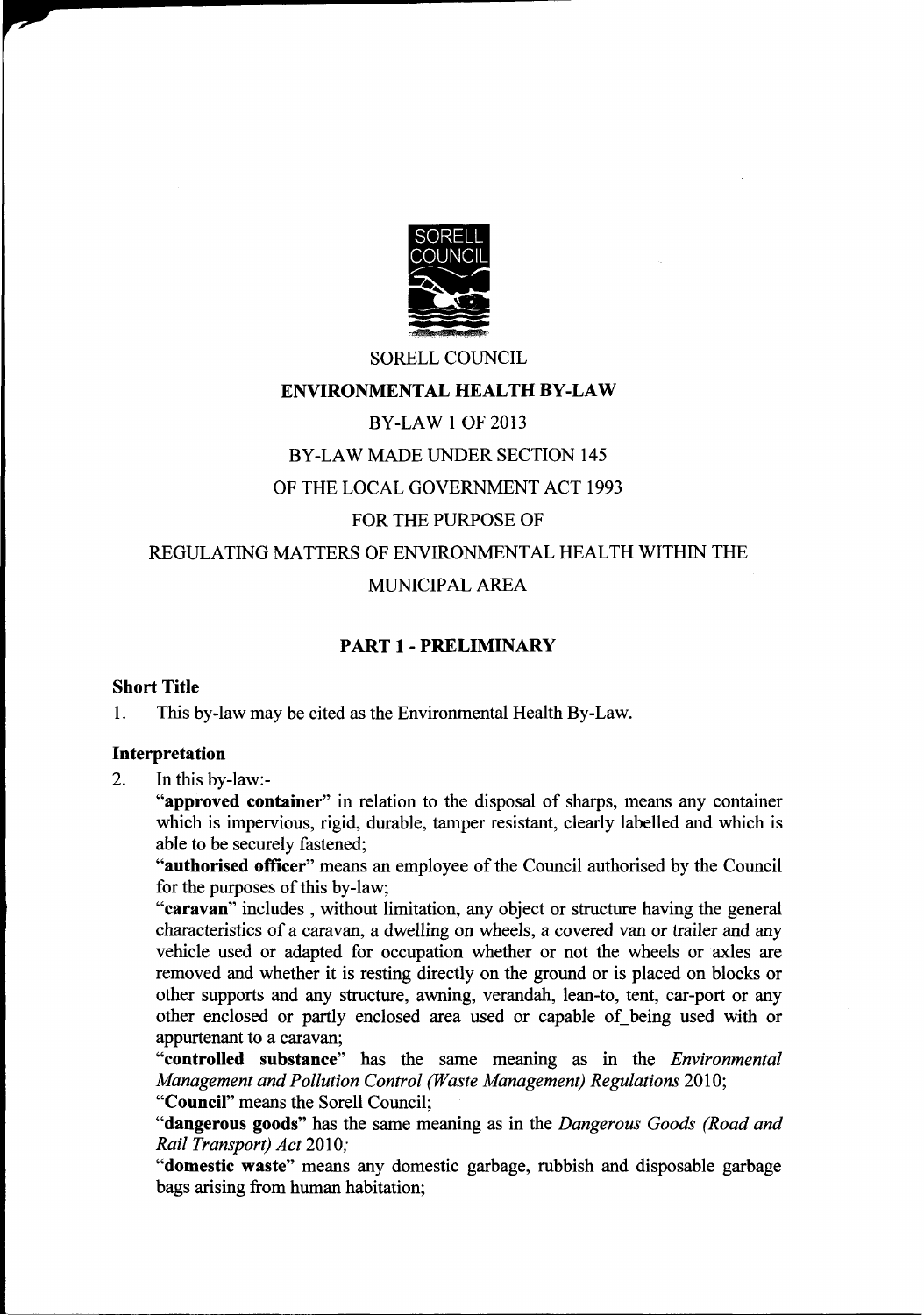"General Manager" means the General Manager appointed by the Council, or an Acting General Manager appointed by the Mayor of the Council, or an employee of the Council with the written delegation of the General Manager to

"Manager Engineering Services" means the Manager Engineering Services appointed by the Council;

"municipal area" means the area of land under the control of the Sorell Council and defined in accordance with section 16 of the *Local Government Act*, 1993;

" on site aerated wastewater treatment and disposal system" means a type of 'on-site waste water management system' as defined in the Building Act 2000,

- 
- which uses a system for the disposal and treatment of wastewater by aeration and:<br>
(a) is accredited under Section 59 of the Building Act 2000; or<br>
(b) is determined by the General Manager to be an on-site aerated wastewa

"occupy" includes, without limitation, reside or live in or use any caravan for entertainment, sleeping, resting, cooking, eating, commercial or retail activities or for any similar use;

"owner" includes, without limitation, the occupier or other person having the control and management of any land;

"poultry" includes ducks, fowl, geese, guinea fowl, peacocks, pheasants and pigeons, or any other birds kept in an aviary; "recycling centre" means an area set aside by Council for receiving materials that are recyclable;

"refuse disposal site" means any area set apart by the Council for the disposal of waste and includes, without limitation, a refuse disposal area, waste transfer station, resource recovery facility, recycling centre, or ti

"road" has the same meaning as in the Roads and Jetties Act 1935.

"Senior Environmental Health Officer" means the Senior Environmental Health Officer appointed by the Council;

"sewage" has the same meaning as in the *Plumbing Regulations* 2004;<br>"sharps" means objects or devices having acute rigid corners, edges, points or<br>protuberances capable of cutting or penetrating the skin and includes medi

"transfer station" means a facility established by the Council for the purpose of receiving refuse for transfer to a refuse disposal site;<br>"waste" has the same meaning as in the *Environmental Management and Pollution*<br>Con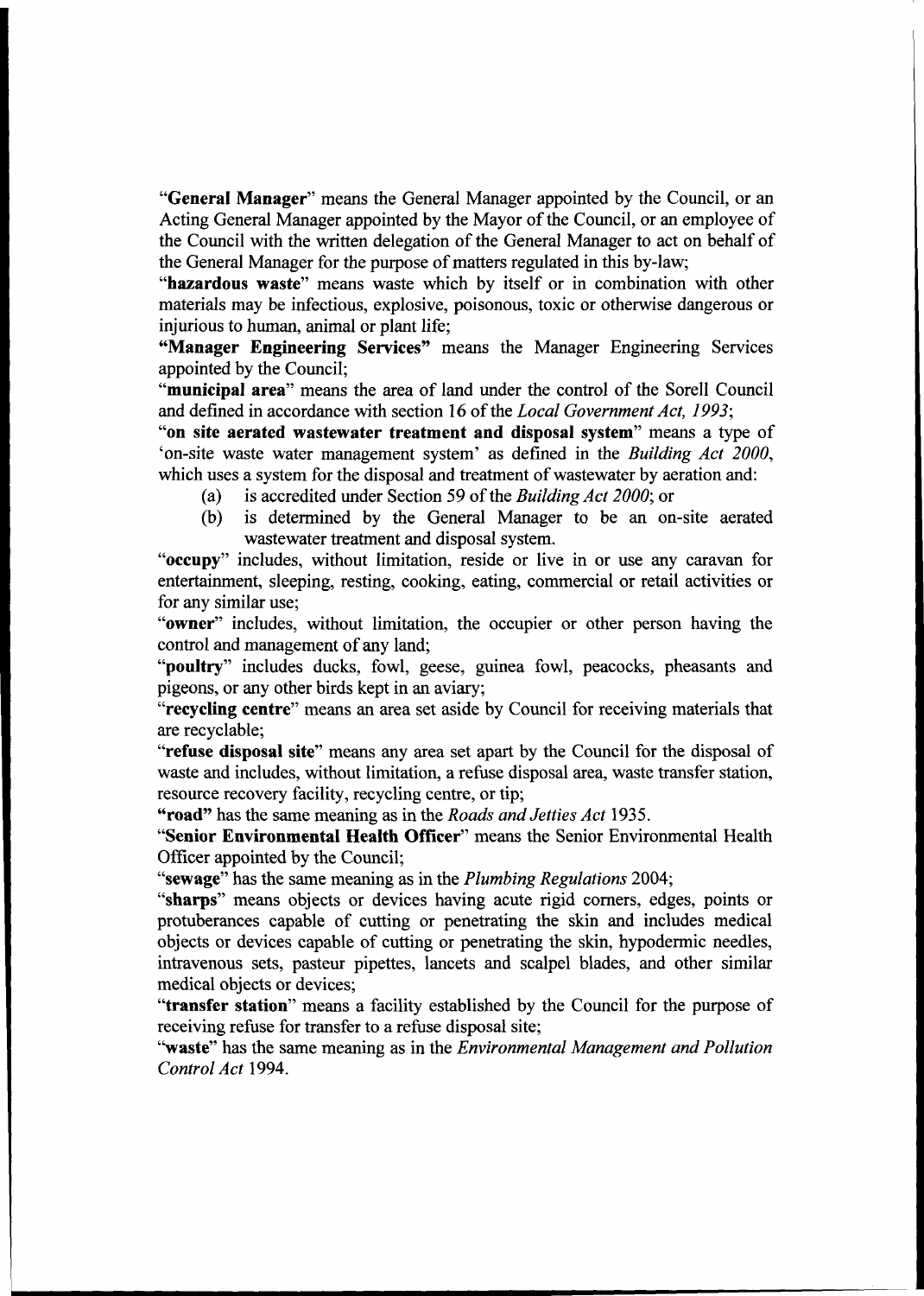#### PART <sup>2</sup> - DISPOSAL OF WASTE

#### Interpretation

3. For the purposes of this Part, an "authorised officer" includes, without limitation, the Senior Environmental Health Officer and the Manager Engineering Services.

#### Off-loading refuse at refuse disposal site

4. A person must not deposit or cause to be deposited any waste, noxious or offensive matter or liquid waste or rubbish of any kind on any refuse disposal site except in accordance with signs or directions given by an authorised officer.

Penalty: 5 penalty units

Normal hours of refuse disposal site operation<br>5. A person must not deposit, place or drop or allow any person to deposit, place or<br>drop any waste in or on any refuse disposal site except on the days and within the periods of time fixed by the Council as shown on signs at the entrance to the refuse disposal site.

Penalty: 5 penalty units

#### Lighting of Fires

- 6. Unless otherwise authorised by an authorised officer, <sup>a</sup> person must not at <sup>a</sup> refuse disposal site:
	-
	- (a) deposit embers, coals or ashes;<br>
	(b) with respect to matter other than waste, light any fire or feed or extend any fire which is already burning.

Penalty: <sup>5</sup> penalty units

#### Interference with plant or equipment

7. A person must not, without the written permission of an authorised officer, interfere with any plant or equipment at a refuse disposal site.

Penalty: 5 penalty units

#### Disposal of loose paper

8. A person must not deposit any paper at a refuse disposal site without securing it from being scattered by the wind.

Penalty: <sup>5</sup> penalty units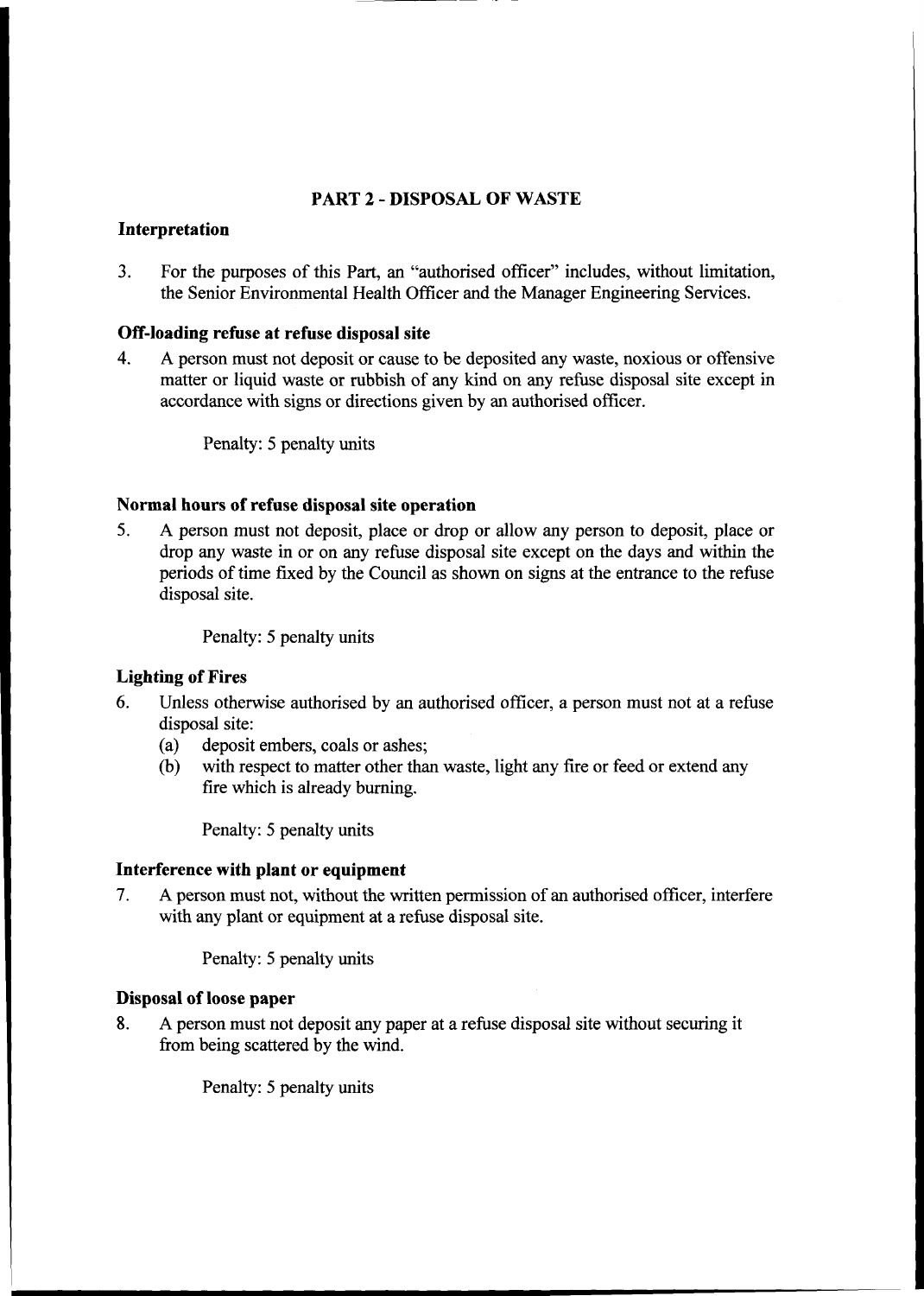#### Refusal to accept waste at <sup>a</sup> refuse disposal site

- 9. An authorisedofficer may refuse to accept any waste at <sup>a</sup> refuse disposal site which, in the opinion of the authorised officer, is:<br>(a) likely to pose a substantive and unacceptal
	- likely to pose a substantive and unacceptable hazard to Council employees, the public, or the environment;
	- (b) prohibited by any permit conditions relevant to the disposal site; or (c) otherwise prohibited from being accepted at or deposited at
	- (c) otherwise prohibited from being accepted at or deposited at the refuse disposal site by law.

#### Cartage of waste

- 10. A person must not carry or cause to be carried any noxious matter on a public highway unless in a way that prevents it from:<br>(a) being accessed by flies: or
	- (a) being accessed by flies; or<br>(b) emitting any odours which
		- emitting any odours which are offensive to users of the highway.

Penalty: 5 penalty units

#### Disposal of Hazardous Waste

11. A person must not deposit, place or drop or allow any personto deposit, place or drop any hazardous waste at a refuse disposal site except with the prior written approval of an authorised officer.

Penalty: 10 penalty units

#### Disposal of sharps

12. A person must not deposit, place or drop or allow any person to deposit, place or drop any sharps in or on any refuse disposal site except with the prior written approval of an authorised officer and in an approved container for burial.

Penalty: 5 penalty units

# PART3 - HOUSEHOLDREFUSE

#### Interpretation

- 13. For the purposes of this Part:<br>(a) "notice" means a Coun
	- "notice" means a Council notice displayed in a daily newspaper circulated in the municipal area and forwarded by Council or an authorised officer to <sup>a</sup> person to whom this by-law applies; and
	- (b) "notified recyclables" means materials notified as being recyclables in accordance with clause 14(2).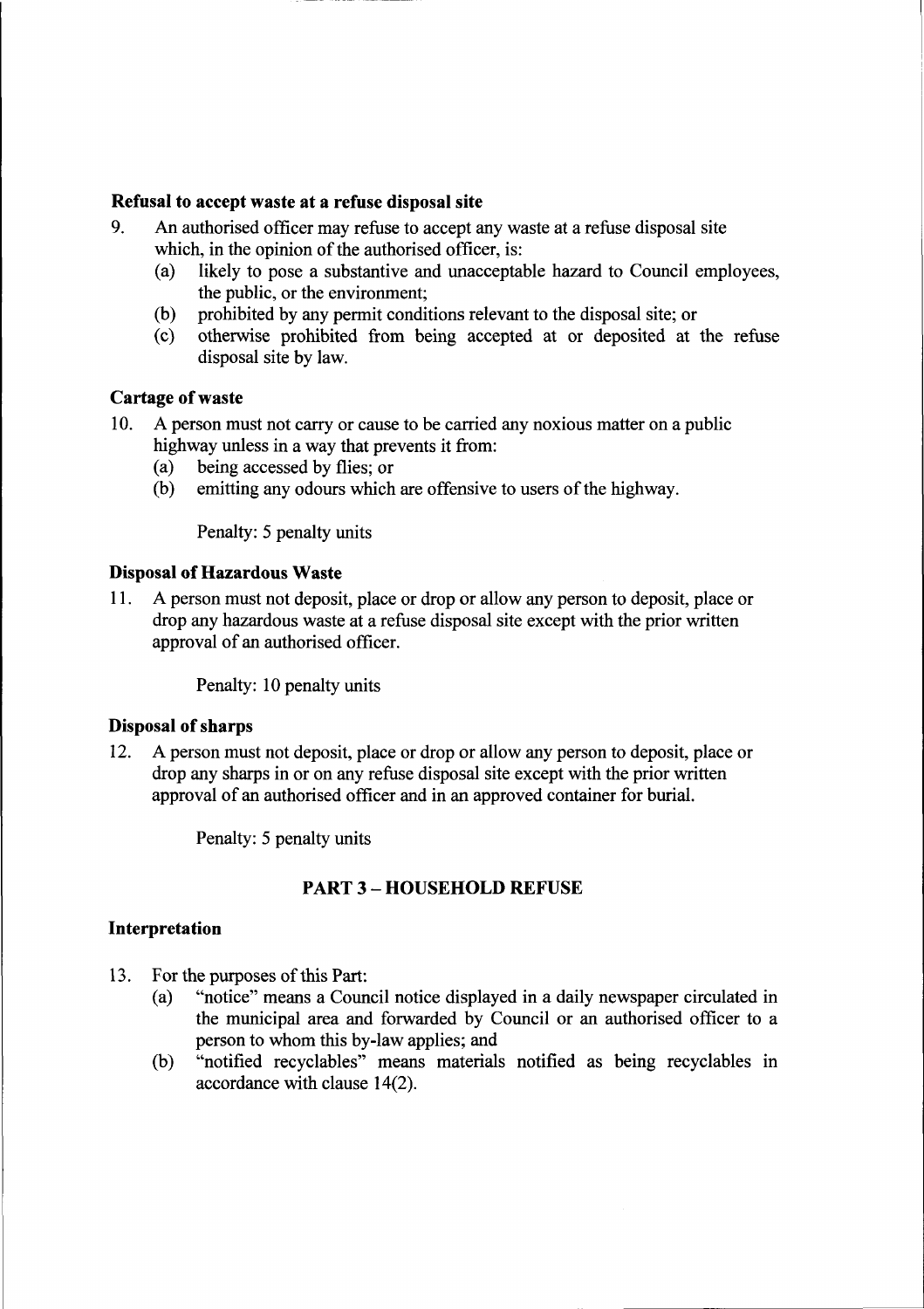#### Kerbsidewaste collection

14.

- (1) The Council will provide a kerbside collection service for domestic waste.<br>
(2) The General Manager may determine by notice classes of materials as be
- The General Manager may determine by notice classes of materials as being recyclables (**notified recyclables**) for the purpose of kerbside collection.
- (3) The General Manager may determine by notice matters relating to the management and control of the kerbside collection service.
- $(4)$  Every tenement will, upon request, be provided with a mobile garbage bin for the storage and collection of domestic waste and <sup>a</sup> recycling bin for the storage and collection of recyclables.
- (5) Bins provided in accordance with sub-clause  $14(4)$  remain the property of the Council.
- (6) Council may impose <sup>a</sup> charge for the replacement, repair or renewal of any mobile garbage bin or recycling bin.
- (7) The Council or its authorised contractors will only collect domestic waste that is:
- (a) contained within <sup>a</sup> mobile garbage bin with <sup>a</sup> closed lid and which was provided by or purchased from the Council for that purpose; and
- (b) notified recyclables that are wholly contained within a recycling bin provided<br>by or purchased from the Council for that purpose.<br>(8) A person other than the Council or its authorised contractor must not collect
- (8) A person other than the Council or its authorised contractor must not collect recyclables placed in <sup>a</sup> recycling bin for collection by Council's recycling collection service.

Penalty: 2 penalty units

#### **General Provisions**

- 15. A person entitled to receive the kerbside collection service is to:<br>(a) store the mobile garbage bin and recycling bin wholly
	- store the mobile garbage bin and recycling bin wholly within the property boundaries unless otherwise authorised by an authorised officer, except when placed on the kerbside for collection in accordance with the General Manager's notice under clause  $14(3)$  relating to collections;
	- (b) use the mobile garbage bin for domestic waste, with the exception of recyclables, which is on the premises;
	- (c) use the recycling bin for notified recyclables that are on the premises;<br>(d) keep the mobile garbage bin and recycling bin in good repair and the
	- keep the mobile garbage bin and recycling bin in good repair and thoroughly clean and sanitary;
	- (e) clean and disinfect the mobile garbage bin and recycling bin if required to do so by the authorised officer;
	- (f) keep the lid of the mobile garbage bin and recycling bin closed except when matter is being placed in it; and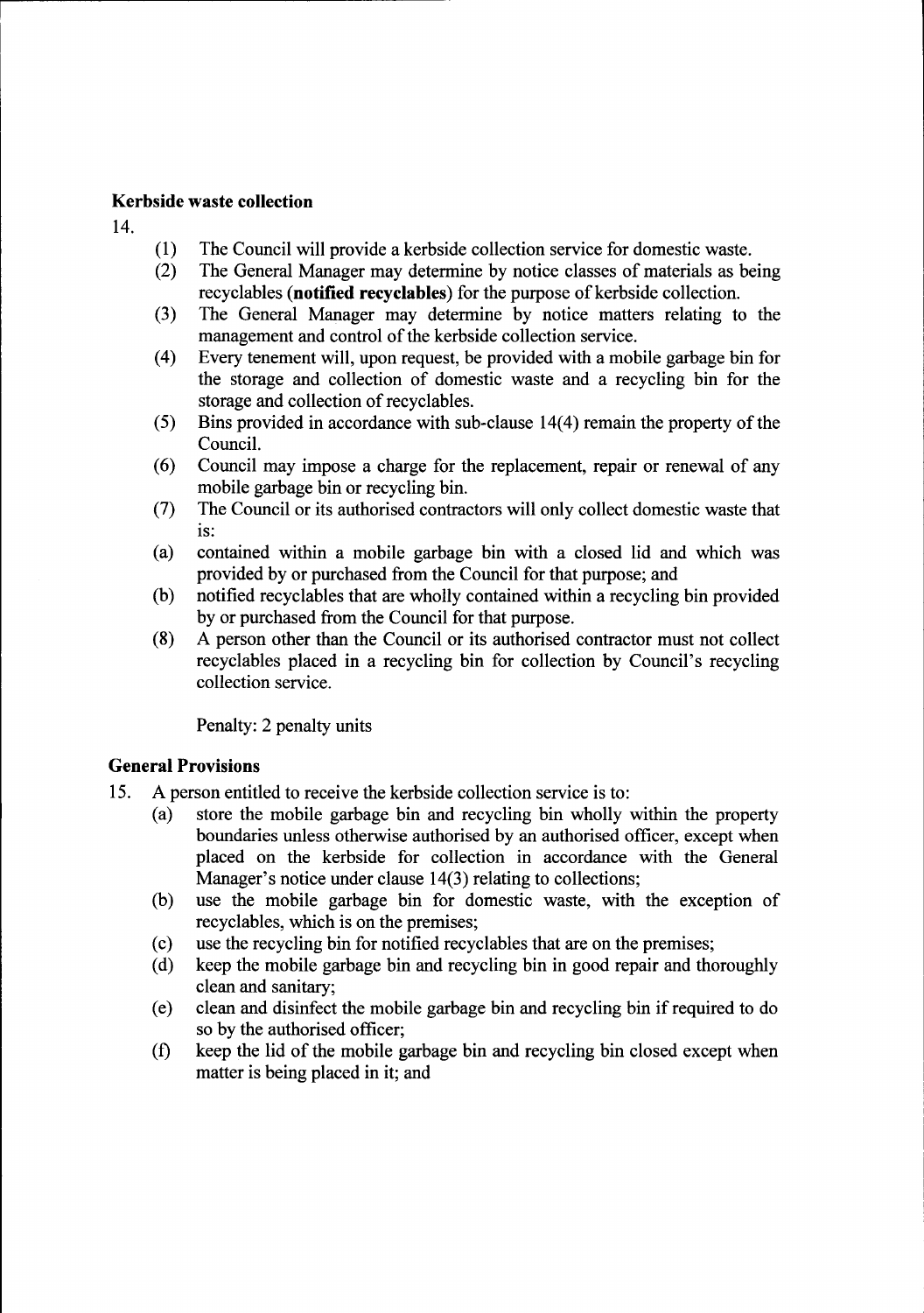- (g) leave the mobile garbage bin and recycling bin for collection on <sup>a</sup> day and in the manner and location notified by the General Manager under clause 14(3), or as approved by an authorised officer, at least once per fortnight, or empty the mobile garbage bin and recycling bin at least once per fortnight, or whenever required to do so by an authorised officer, at <sup>a</sup> Council refuse disposal site;
- (h) ensure that the contents of the mobile garbage and recycling bin do not exceed 50 kilograms;
- (i) not place in any Council recycling bin any matter except notified recyclables;  $(i)$  remove the mobile garbage bin and recycling bin from the kerbside as soon as
- practicableafter collection.

#### Dangerous substances

- 16. The occupier of any premises must not place in any mobile garbage bin or recycling bin, which is placed for Council collection any thing or substance which: (a) is a controlled substance;
	-
	-
	- (b) is a dangerous good;<br>
	(c) is trade refuse which is noxious, prejudicial to health, a nuisance or which is<br>
	being collected by a registered waste disposal contractor;
	- (d) contains sufficient heat, or is likely to generate sufficient heat by itself or in combination with other matter, to ignite or cause fire, or damage the mobile garbage bin, or recycling bin, or any other property of Council or its contractors;
	-
	- (e) may, or is likely to explode; (f) may interactwith other substances in the bin and generate toxic or poisonous gases or fumes;
	- (g) is corrosive;
	- (h) contains sharps, hazardous waste or potentially infectious waste; or (i) is in any other way dangerous.
	-

Penalty: 10 penalty units

#### PART <sup>4</sup> - CONTROL OF ANIMALS

## Maintenance of premises used by animals or poultry 17.

- 
- 1) The occupier of any premises where an animal or poultry is kept must:<br>
(a) keep any structures, buildings, enclosures or areas which the animal or poultry has access to, clean and sanitary;
	- (b) not allow the animal or poultry to cause any nuisance through smell, noise, rodents, flies or drainage;
	- (c) take all necessarysteps to abate any nuisance that may arise as <sup>a</sup> result of keeping of the animal or poultry.

Penalty: 5 penalty units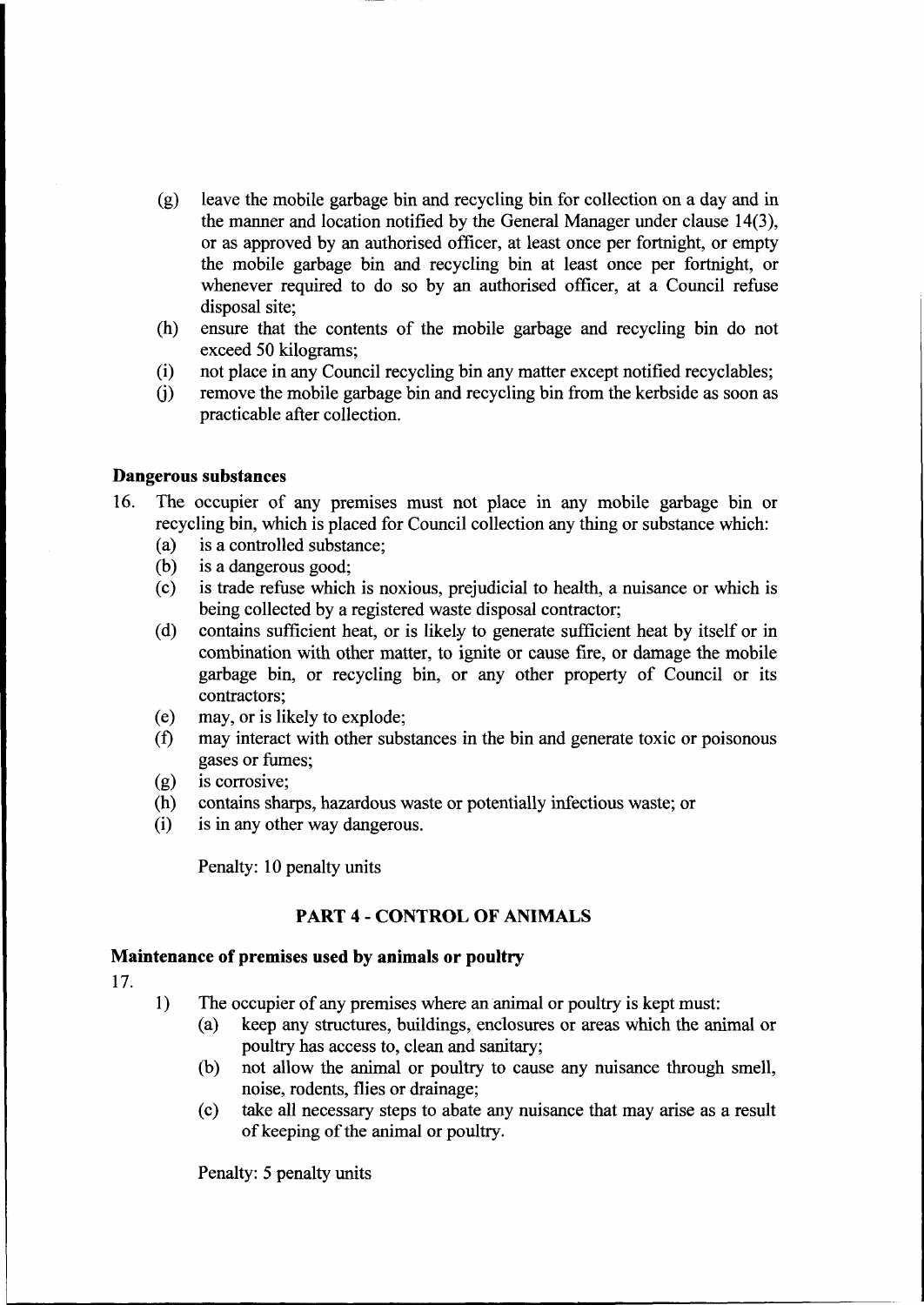- 2) An authorised officer may issue <sup>a</sup> notice on the owner or occupier of land requiring that:<br>(a) any anim
	- any animals kept on the property are kept in cages, pens or similar structures.
	- (b) The owner or occupier of the land undertakes any necessary measures to prevent an animal causing <sup>a</sup> nuisance to neighbours.
- 3) notice <sup>A</sup> person issued with <sup>a</sup> notice under clause 17(2) must comply with the.

Penalty: 10 penalty units

## PART 5 – CARAVANS

#### Application

- 18. This Part applies to caravans in the municipal area, but does not apply to those:<br>(a) occupied on Council land appointed as a caravan park or area designated
	- occupied on Council land appointed as a caravan park or area designated for overnight parking of recreational vehicles, motor homes or caravans; or
	- (b) caravans used by travelling showpersons in the ordinary course of their business; or
	- (c) caravans used by Council work gangs or contractorsinvolved in construction work for the Council.

#### Application for Caravan Licence

19. A person may apply in writing for a licence to have a caravan situated on private land by completing and returning to the Council an application in accordance with Form 1 in the first schedule.

#### Licence necessary to have a Caravan situated on private land

20. A person must not have a caravan situated on private land within the municipal area without a current licence issued by Council in accordance with clause 19 unless the caravan is situated at the person's principal place of residence solely for the purpose of storage.

Penalty: 10 penalty units.

21. without limitation, this clause applies to <sup>a</sup> person who is constructing<sup>a</sup> house as <sup>a</sup> principal place of residence on land owned by them.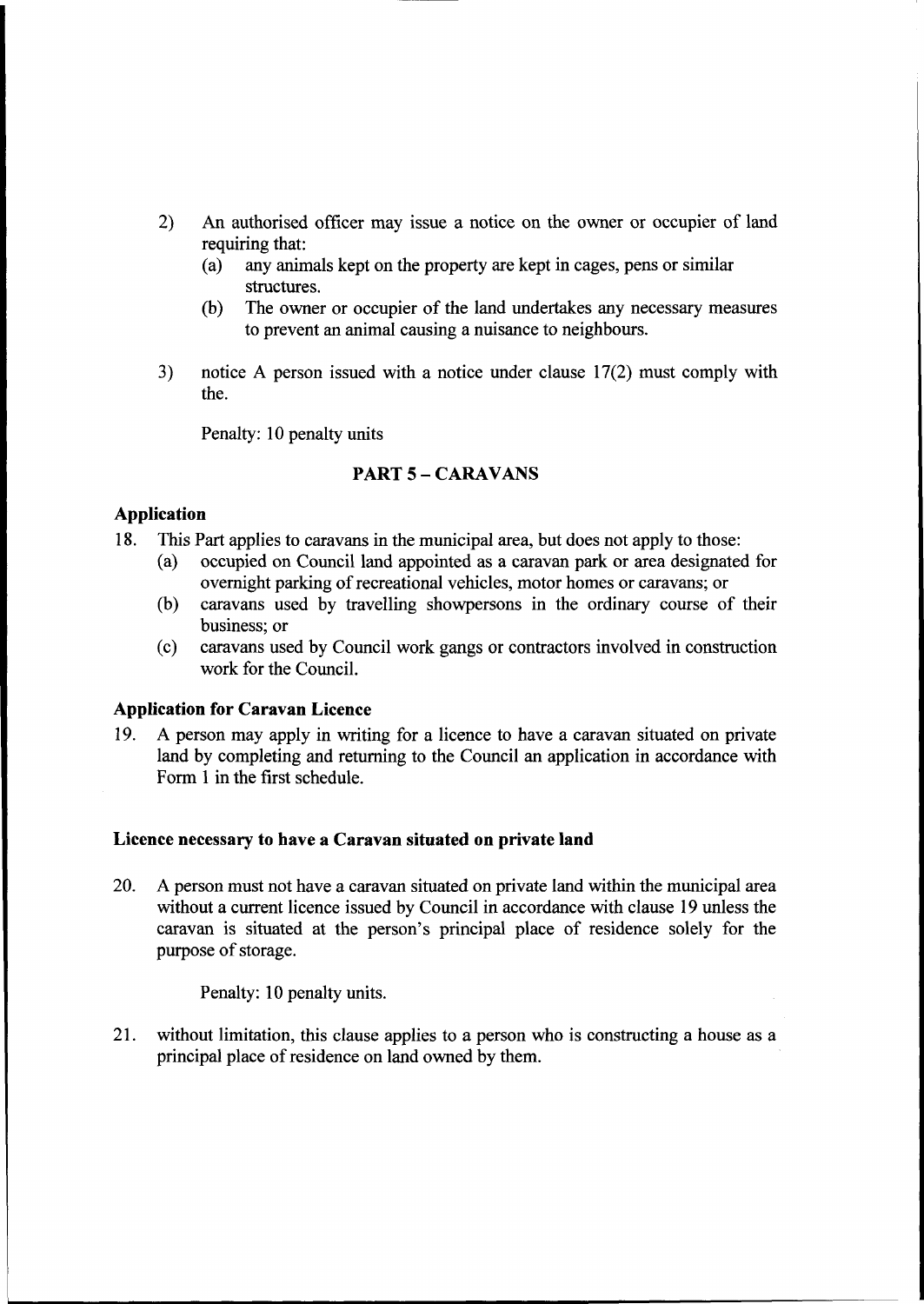#### Method of disposal of sewage to be approved

22. A licence to have <sup>a</sup> caravan situated on private land is not to be granted unless the proposed method for the disposal of sewage has been approved by the Senior Environmental Health Officer.

#### **Cessation of occupation**

23. When the holder of <sup>a</sup> licence issued by the Council ceases to have <sup>a</sup> caravan situated on private land for which <sup>a</sup> licence is required, before the expiry of their licence, the holder is to inform the Council within ten days of the date the caravan ceases to be situated on private land.

#### Licences

24.

- (1) On receipt of an application, an authorised officer may grant or refuse to grant <sup>a</sup> licence in accordancewith Form <sup>2</sup> in the first schedule.
- $(2)$  A licence may be granted subject to terms and conditions.
- (3) A licence must not be issued for <sup>a</sup> periodofmore than <sup>12</sup> months.
- (4) A person who breaches any licence condition imposed by the authorised officer commitsan offence.

Penalty: 5 penalty units.

#### Power to dispense with compliance

25.

- (1) Council by resolutionmay dispense with the compliance by any person with any provision of this Part on such terms and for such period as Council determines at its complete discretion.
- (2) A dispensation is not valid unless it is in writing and signed by the General Manager.
- (3) Council may revoke <sup>a</sup> dispensation granted under this clause at any time on giving notice to the person affected.

#### Disallowance of occupation in public places

26. A person must not occupy <sup>a</sup> caravan if it is erected, parked or placed on any road, public reserve or other public place.

Penalty: 5 penalty units.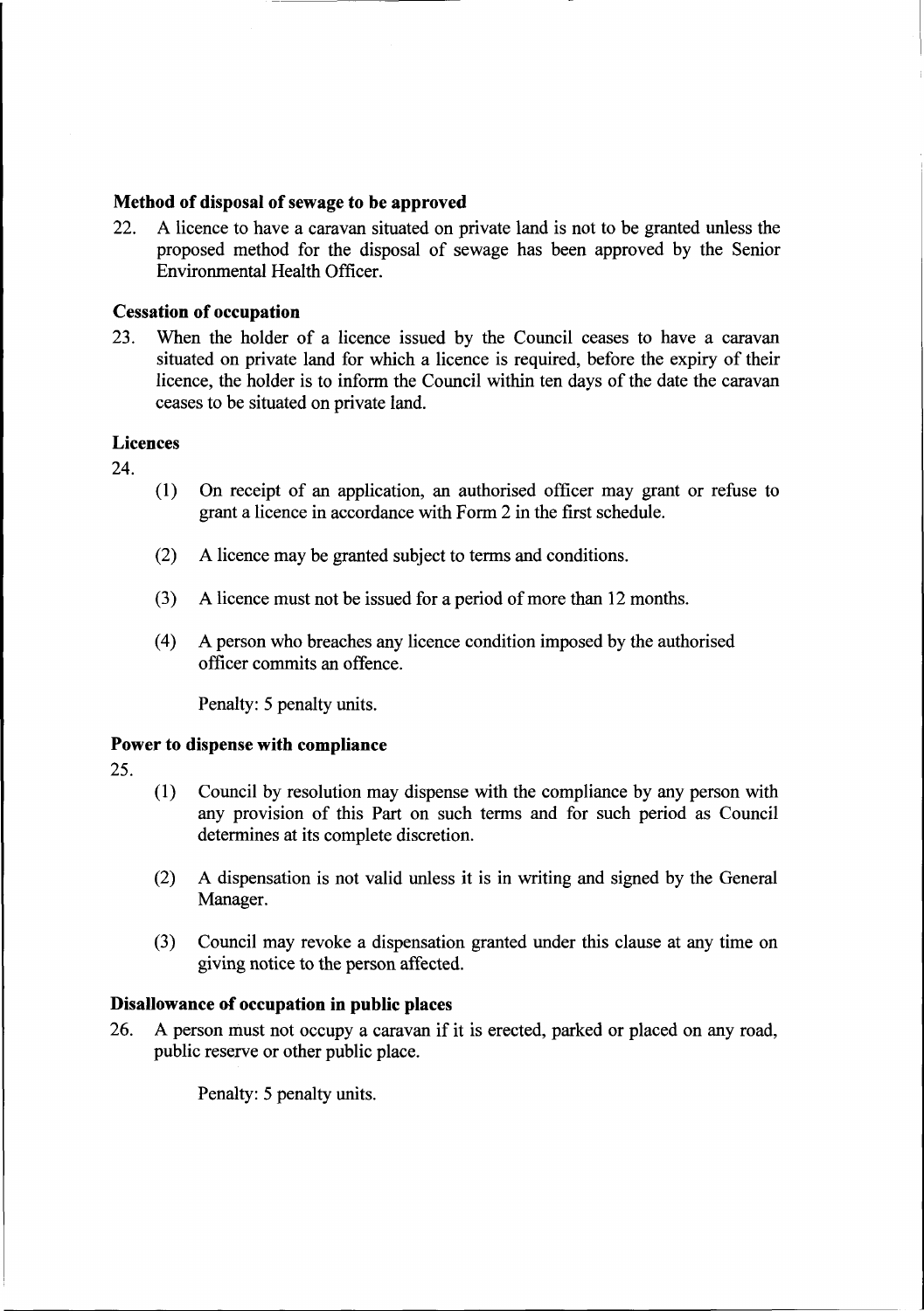#### Entry onto land

27.

- (1) An authorised officer may enter land where a caravan is kept to inspect the condition of the caravan and determine if it requires licensing.
- (2) If an authorised officer has reasonable cause to suspect that there has been a breach of this by-law, that officer may enter the premises on which it is suspected the breach has occurred, or to which the expected breach relates, after giving the owner or occupier of the premises notice of an intention to do s0.

#### Cancellation of Licence

28. Council may cancel the licence granted to a person under this Part, if that person breaches this Part or breaches a condition imposed under the licence.

#### **Refusal of licence**

- 
- 29. A licence may be refused if, in the opinion of the General Manager:-<br>
(a) the use of the caravan will adversely affect or is likely to adversely affect the<br>
amentities of the neighbourhood in which the caravan is to be
	-
	- (b) the caravan does not contain satisfactory facilities for the supply of water or<br>the disposal of sewage;<br>(c) the caravan does not have sufficient or satisfactory facilities for the supply of<br>water or disposal of sewage
	-

### PART 6 – SEWAGE TREATMENT

#### Maintenance

30.

- (1) An on- site aerated wastewater treatment and disposal system installed within the municipal area that is installed on or after the day on which this by-law was made on land in the municipal area is subject to inspection and maintenance by the Council or its authorised agent in accordance with the specifications of the manufacturer and the requirements of Council.
- (2) For the purposes of sub-clause  $30(1)$ , an authorised officer or agent may enter upon the land upon which an on-site aerated wastewater treatment and disposal system is situated provided that prior notice of the intention to enter has been given to the owner of occupier of that land.
- (3) The Council may carry out in relation to an on-site aerated wastewater treatment and disposal system, any other inspection or maintenance operation, or other action, that is authorised by law, or in the opinion of the General Manager, is appropriate.<br>
(4) For the purposes of this Part, an "authorised agent" includes any person and
- any company by its servants or agents authorised, approved or engaged by Council or the General Manager to manage, maintain, monitor and audit (or any of these matters) an on-site aerated wastewater treatment and disposal system.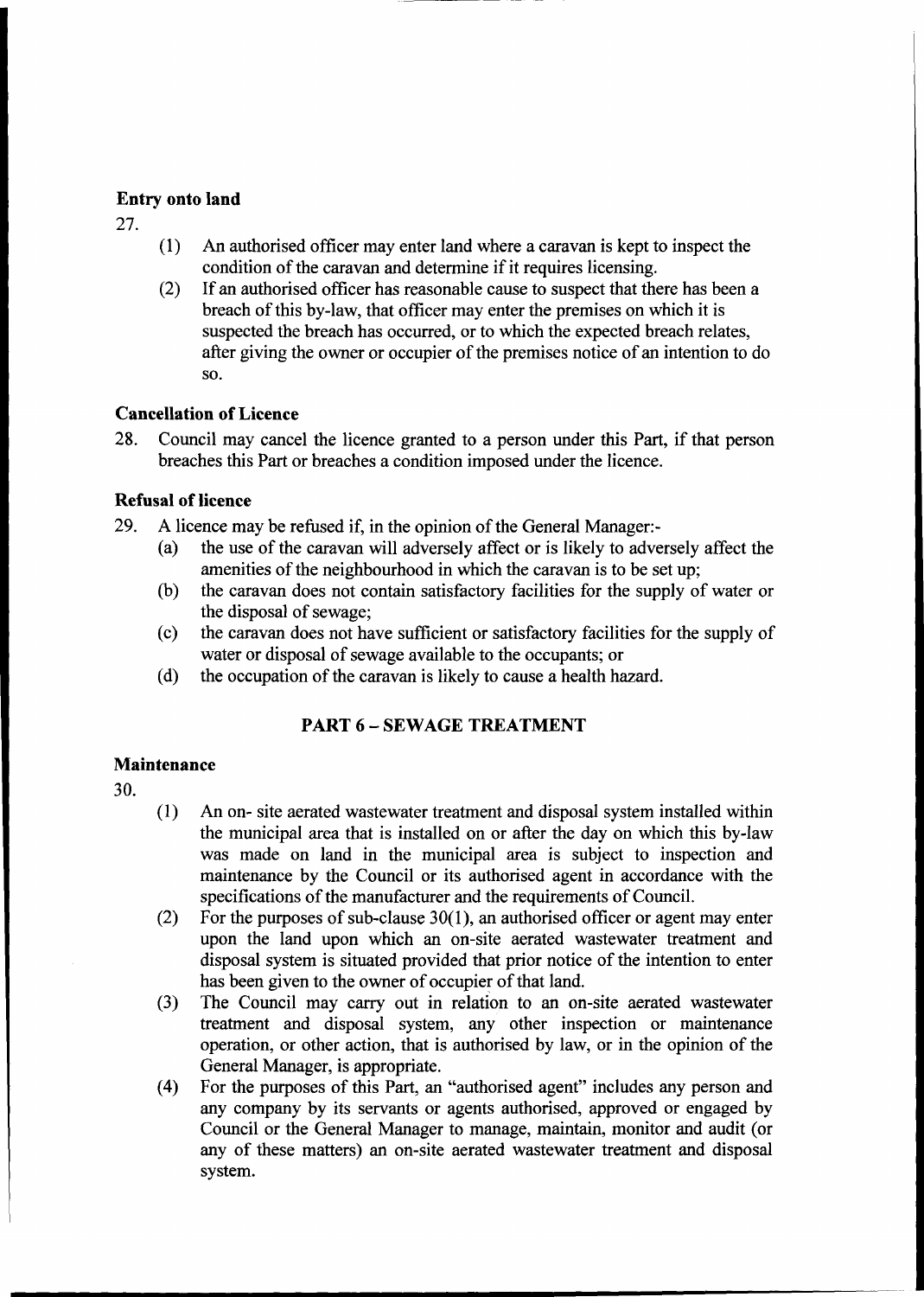- (5) Council may enter into <sup>a</sup> contract with one or more agents to manage, maintain, monitor and audit (or any of these matters) on-site aerated
- (6) An owner of property where an on- site aerated wastewater treatment and disposal system is installed may enter into a contract for the management, maintenance, monitoring and audit (or any of these matters) of the on and on terms approved by the General Manager, but must not otherwise enter into such a contract.
- (7) A person who enters into a contract under clause  $30(6)$  is required to comply with the conditions of the contract.<br>(8) An authorised agent is to ensure that the on-site aerated wastewater treatment
- An authorised agent is to ensure that the on-site aerated wastewater treatment and disposal system is serviced regardless of whether the owner defaults in its obligations to pay for the service.
- (9) If <sup>a</sup> property owner fails to pay the authorised agent or is in arrears for <sup>a</sup> period exceeding <sup>3</sup> months, the authorised agent may request Council to take over the management, maintenance, monitoring and audit (or any of these matters) of the on- site aerated wastewater treatment and disposal system. If Council take over the management, maintenance, monitoring and audit (or any of these matters) of the on-site aerated wastewater treatment and disposal system, Council may then charge the property owner a service rate for management, maintenance, monitoring and audit (or any of these matters) of the on- site aerated wastewater treatment and disposal system in accordance with section 93 of the Local Government Act 1993.

#### PART <sup>7</sup> - PERMITS AND APPROVALS

#### Conditions of licence, approval or authorisation

31.

- (1) The holder of a licence, approval or authorisation issued pursuant to this by-<br>Law must comply with the terms and conditions thereof.
- (2) The permit or approval under this by-law may be issued subject to such conditions as the General Manager may consider necessary.

#### Referral to Council

32. No provision of this by-law is to be construed as preventing the General Manager from requiring an authorised officer to refer any application for <sup>a</sup> licence to the Council.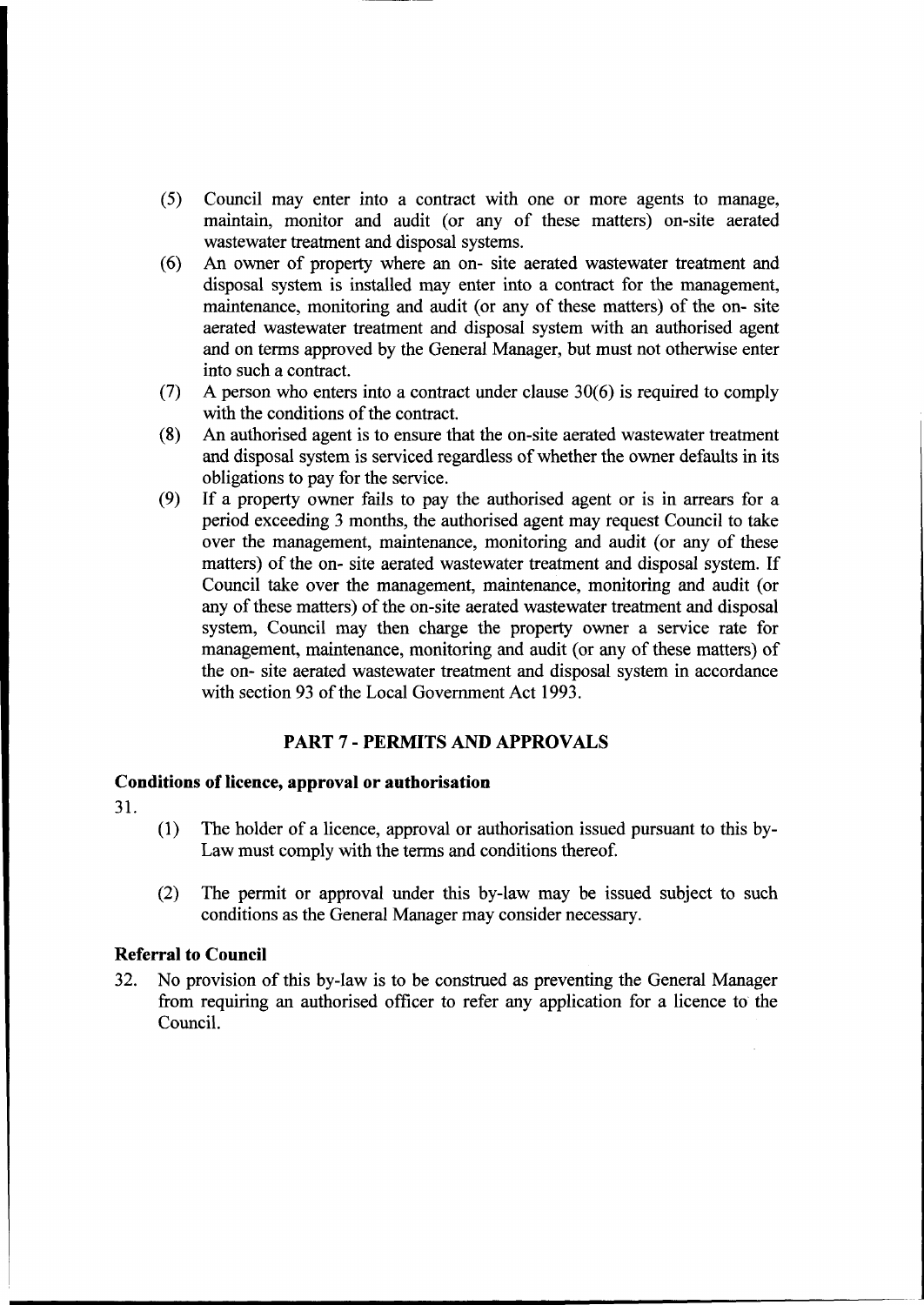#### PART 8 - INFRINGEMENT NOTICES

#### **Infringement Notices**

33.

 $(1)$  In this clause –

"Specific offence" means an offence against the clause specified in column 1 of Schedule 3.

- (2) An infringement notice may be issued in respect of a specific offence and the monetary penalty set out adjacent to the offence in Column 3 of Schedule 3 of the infringement notice is imposed with respect to an infringement notice issued for that offence.
- (3) An authorised officer may  $-$ 
	- (a) issue an infringement notice to <sup>a</sup> person who the authorised officer has reason to believe is guilty of <sup>a</sup> specific offence; and
	- (b) Issue one infringement notice in respect of more than one specific offence
- (4) The Monetary Penalties Enforcement Act  $2005$  applies to an infringement notice issued under this by-law.
- (5) In addition to any other method of service, an infringement notice alleging that <sup>a</sup> vehicle has been used in relation to <sup>a</sup> specific offencemay be served by affixing it to that vehicle.

34.

#### PART 9 POWERS OF AUTHORISED OFFICERS

 $(1)$  An authorised officer may request assistance from a police officer

#### A person must not hinder or obstruct an authorisedofficer

(2) <sup>A</sup> person must not hinder or obstruct an authorised officer in the exercise of his or her duties under this by-law.

Penalty <sup>10</sup> penalty units

(3) A person must obey <sup>a</sup> lawful direction or instruction from an authorised officer, whether that instruction or direction is given verbally or in writing.

Penalty <sup>10</sup> penalty units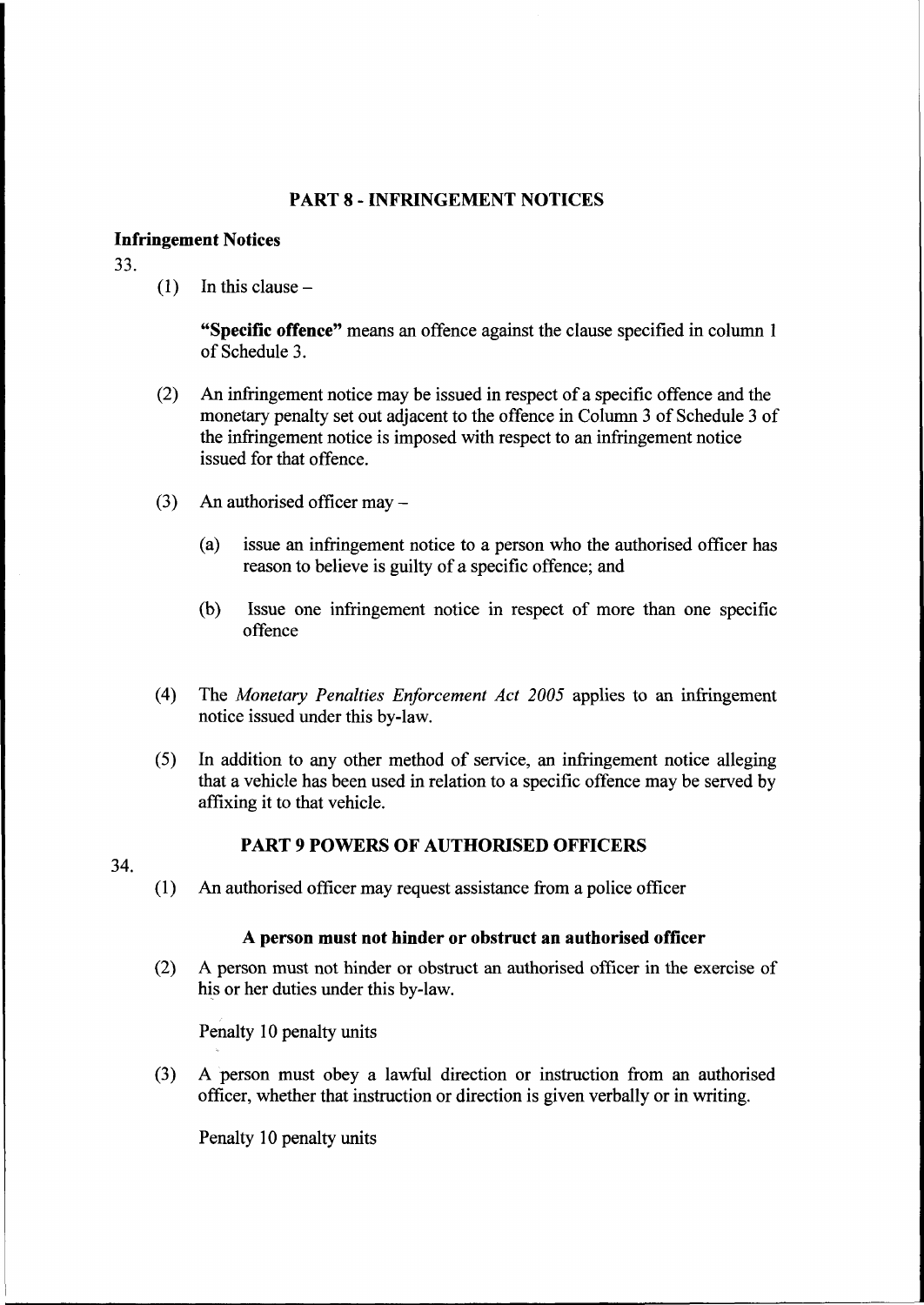### 'ART 10 – Control of Burning

- (1) For the purpose of regulation  $11(b)(i)$  of the *Environmental Management and Pollution Control (Distributed Atmospheric Emissions) Regulations 2007:* 
	- (a) an authorised officer may direct a person to extinguish a fire for the burning of wastes or fuels;
	- (b) if either the owner or occupier of the land or person who has lit the fire refuses to extinguish the fire the authorised officer may extinguish the fire or instruct the Tasmania Fire Service to extinguish the fire.
- (2) Council may recover the costs of extinguishing the fire from the person responsible for lighting the fire.
- (3) a person must not light a fire for the burning of wastes or fuels on council land or a road without the permission of Council. This requirement does not apply to the Crown or contractors working on behalf of the Crown.

Penalty 10 Penalty Units

35.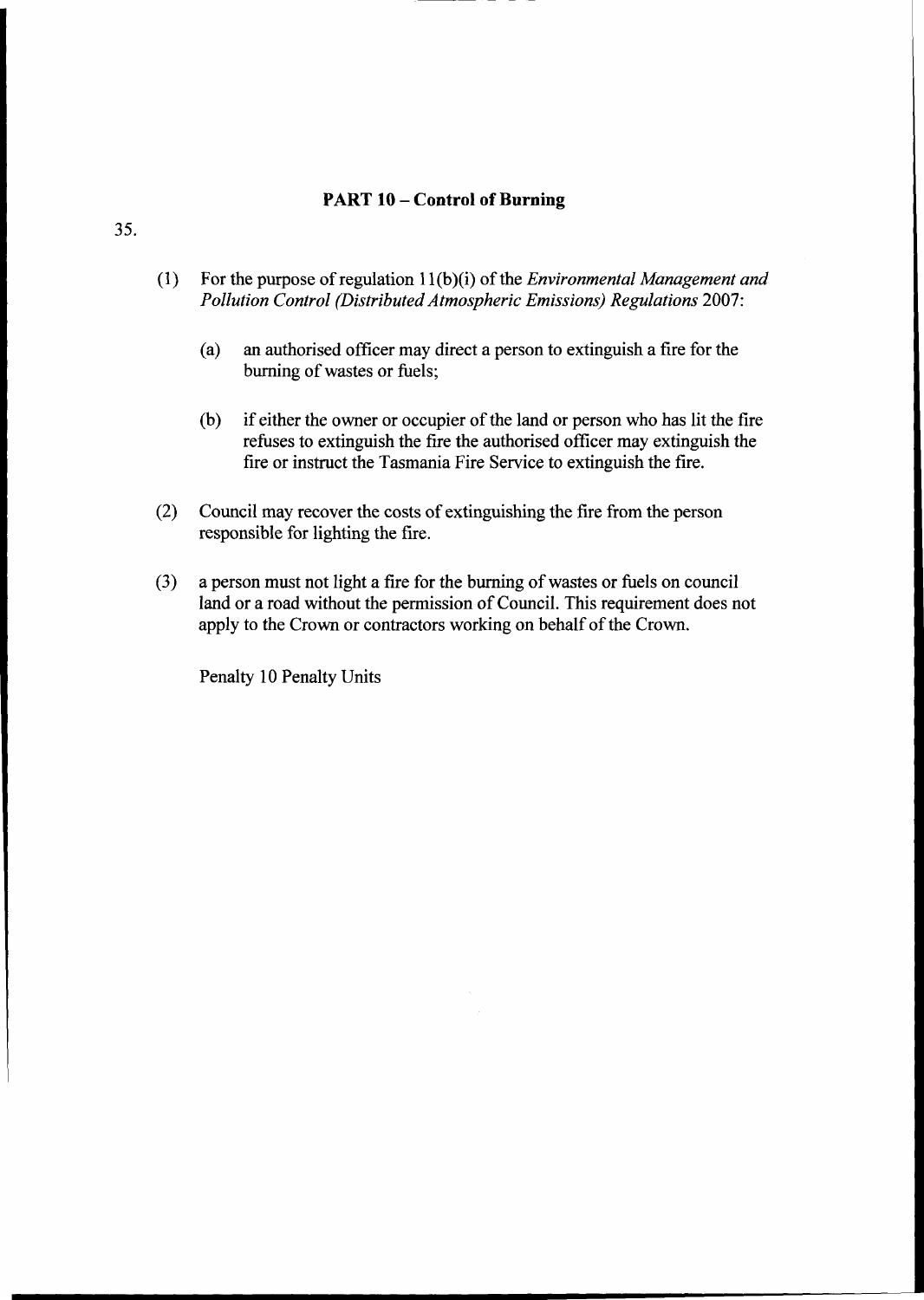#### Schedule<sup>1</sup> - Applications

#### FORM 1 SORELL COUNCIL **APPLICATION FOR CARAVAN LICENCE**

| Mr/Mrs/Ms/Miss:                                                                      |
|--------------------------------------------------------------------------------------|
|                                                                                      |
| About the Caravan                                                                    |
|                                                                                      |
|                                                                                      |
|                                                                                      |
|                                                                                      |
|                                                                                      |
|                                                                                      |
|                                                                                      |
|                                                                                      |
|                                                                                      |
| Method of disposal of sewage wastes (including water closet, bath, shower, handbasin |

Number ofpeople to occupy caravan: .................................................................................. Period proposedto remain on site: ........................................................................................

<sup>D</sup>ate.. ......./......./.............

sink and laundry):

Signature of Applicant

Please attach a site plan to your application showing the outline of the property, the existing buildings, a photograph of the caravan the proposed location of the caravan.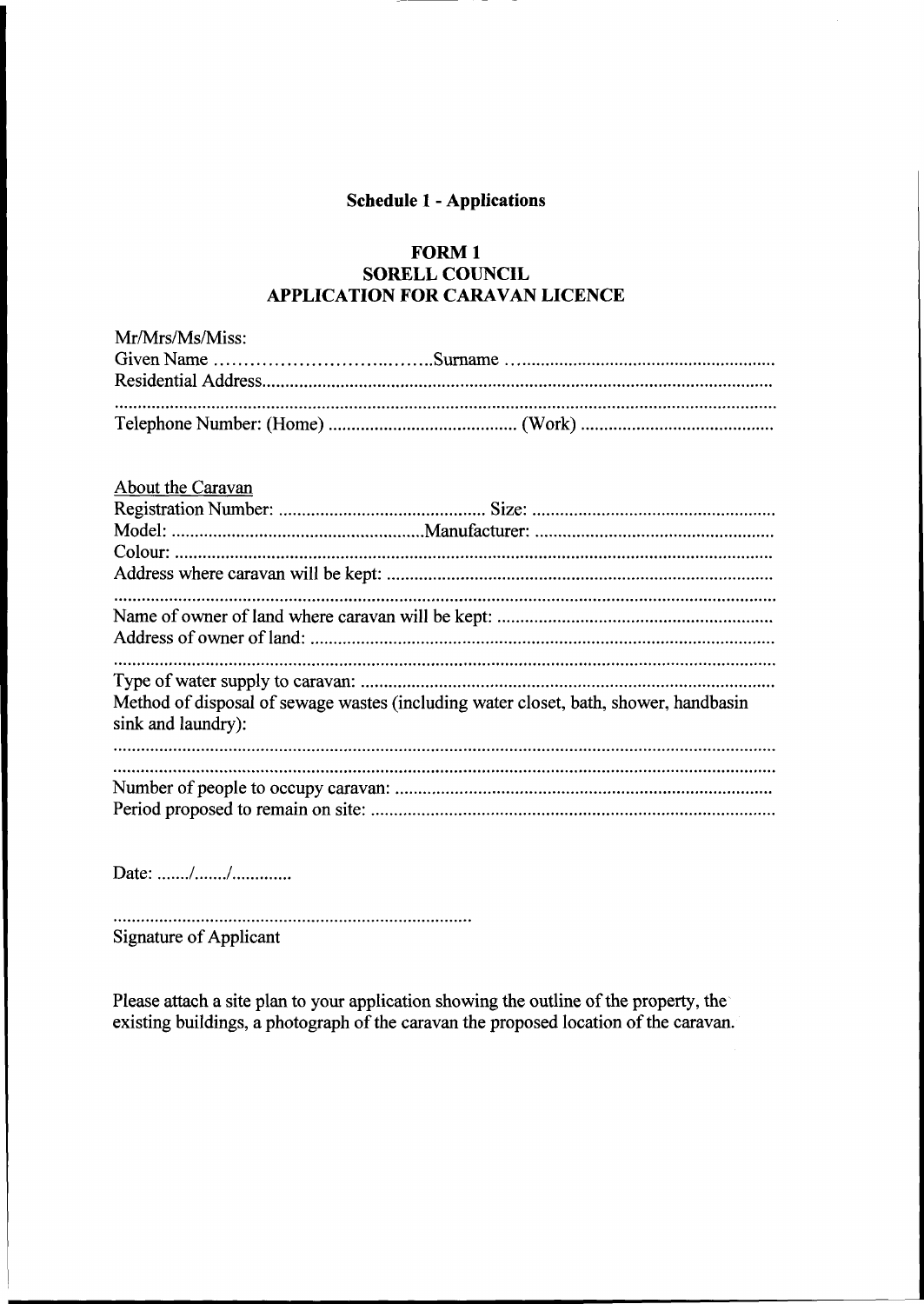### Schedule 2 - Licences

### FORM 2 SORELL COUNCIL LICENCE TO SITUATE CARAVAN ON PRIVATE LAND

| $\mathbf{A}$ |  |  | licence to have a caravan situated on private land                |  | being a |  |
|--------------|--|--|-------------------------------------------------------------------|--|---------|--|
|              |  |  |                                                                   |  |         |  |
|              |  |  |                                                                   |  |         |  |
|              |  |  |                                                                   |  |         |  |
|              |  |  |                                                                   |  |         |  |
|              |  |  |                                                                   |  |         |  |
|              |  |  | The proposed method for the disposal of sewage has been approved. |  |         |  |

<sup>A</sup> fee of \$ ...............................................has been received by Council.

<sup>D</sup>ate.. ......./......./.............

Senior Environmental Health Officer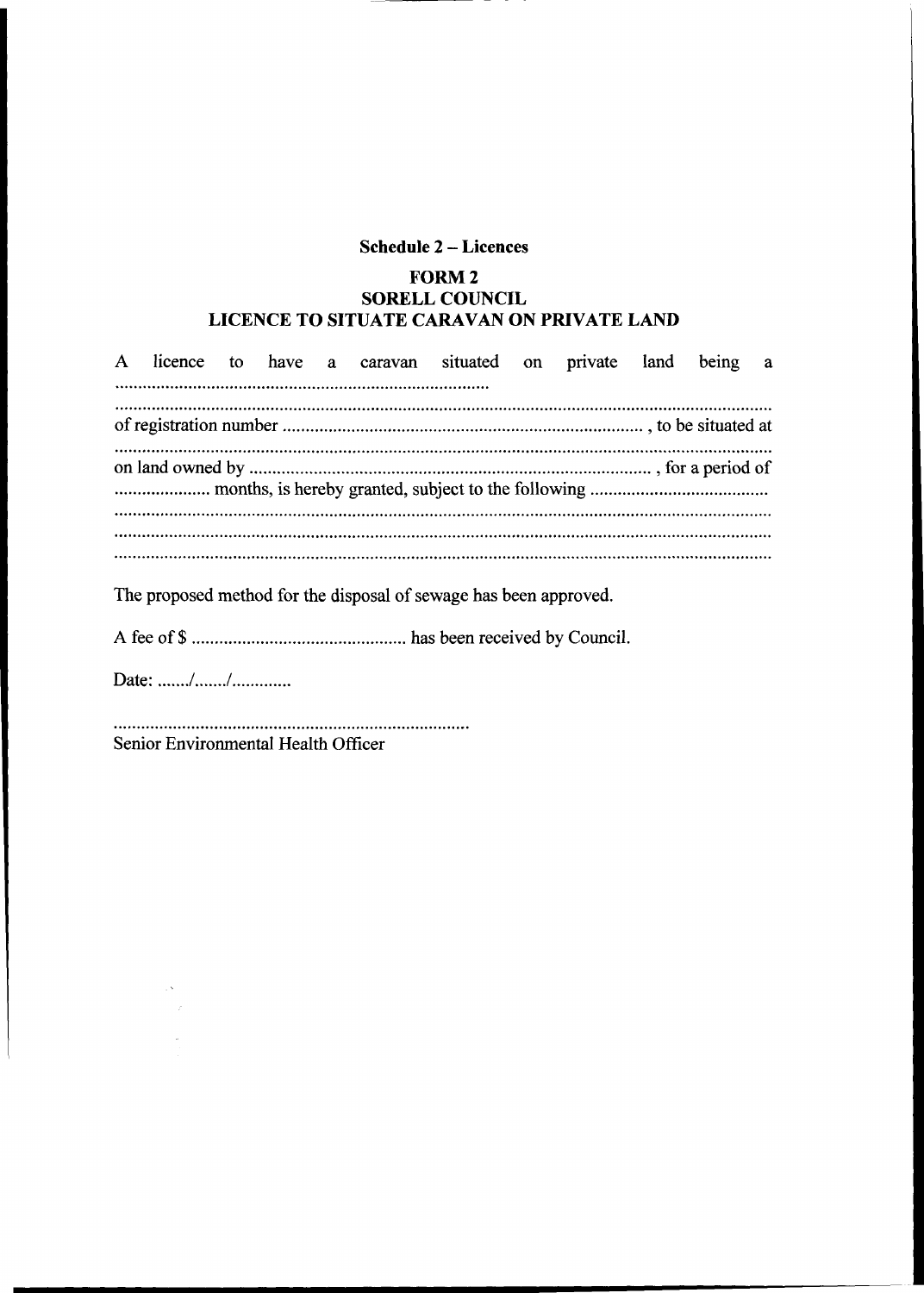| <b>Schedule 3 - Infringement Notice Offences</b> |                                                                        |                                      |  |  |  |  |  |  |
|--------------------------------------------------|------------------------------------------------------------------------|--------------------------------------|--|--|--|--|--|--|
| <b>Column 1</b>                                  | <b>Column 2</b>                                                        | Column 3                             |  |  |  |  |  |  |
| <b>Clause</b>                                    | <b>General Description of Offence</b>                                  | <b>Penalty</b><br>(Penalty<br>units) |  |  |  |  |  |  |
| $\overline{\mathbf{4}}$                          | Off-loading refuse at refuse disposal site                             | 1                                    |  |  |  |  |  |  |
| 5                                                | Hours of use refuse disposal site<br>$\mathbf{1}$<br>Lighting of fire  |                                      |  |  |  |  |  |  |
| 6                                                | Removal of materials                                                   | $\mathbf{1}$                         |  |  |  |  |  |  |
| $\overline{7}$                                   | Cartage refuse                                                         | 1                                    |  |  |  |  |  |  |
| 8                                                | Disposal of loose paper                                                | 1                                    |  |  |  |  |  |  |
| 10                                               | Cartage of waste                                                       | 1                                    |  |  |  |  |  |  |
| 11                                               | Disposal of hazardous waste                                            | $\overline{2}$                       |  |  |  |  |  |  |
| 12                                               | Disposal of sharps                                                     | $\mathbf{1}$                         |  |  |  |  |  |  |
| 14(8)                                            | Collection of kerbside recyclables other than by authorised contractor | 0.5                                  |  |  |  |  |  |  |
| 16                                               | Deposit dangerous substances in mobile garbage bins or recycling bin   | $\overline{2}$                       |  |  |  |  |  |  |
| 17(1)                                            | Inadequate maintenance of premises used by animals                     | $\mathbf{1}$                         |  |  |  |  |  |  |
| 17(3)                                            | Must comply with notice                                                | $\overline{2}$                       |  |  |  |  |  |  |
| 20                                               | Keeping on private land of caravan without a licence                   | $\overline{2}$                       |  |  |  |  |  |  |
| 24(4)                                            | Breach of condition of caravan licence                                 | 1                                    |  |  |  |  |  |  |
| 26                                               | Occupation of caravan in a public place                                | $\mathbf{1}$                         |  |  |  |  |  |  |
| 34(2)                                            | Must not hinder or obstruct authorised offer                           | $\overline{2}$                       |  |  |  |  |  |  |
| 34(3)                                            | Must obey instruction from authorised officer                          | $\overline{2}$                       |  |  |  |  |  |  |
|                                                  |                                                                        |                                      |  |  |  |  |  |  |
|                                                  |                                                                        |                                      |  |  |  |  |  |  |